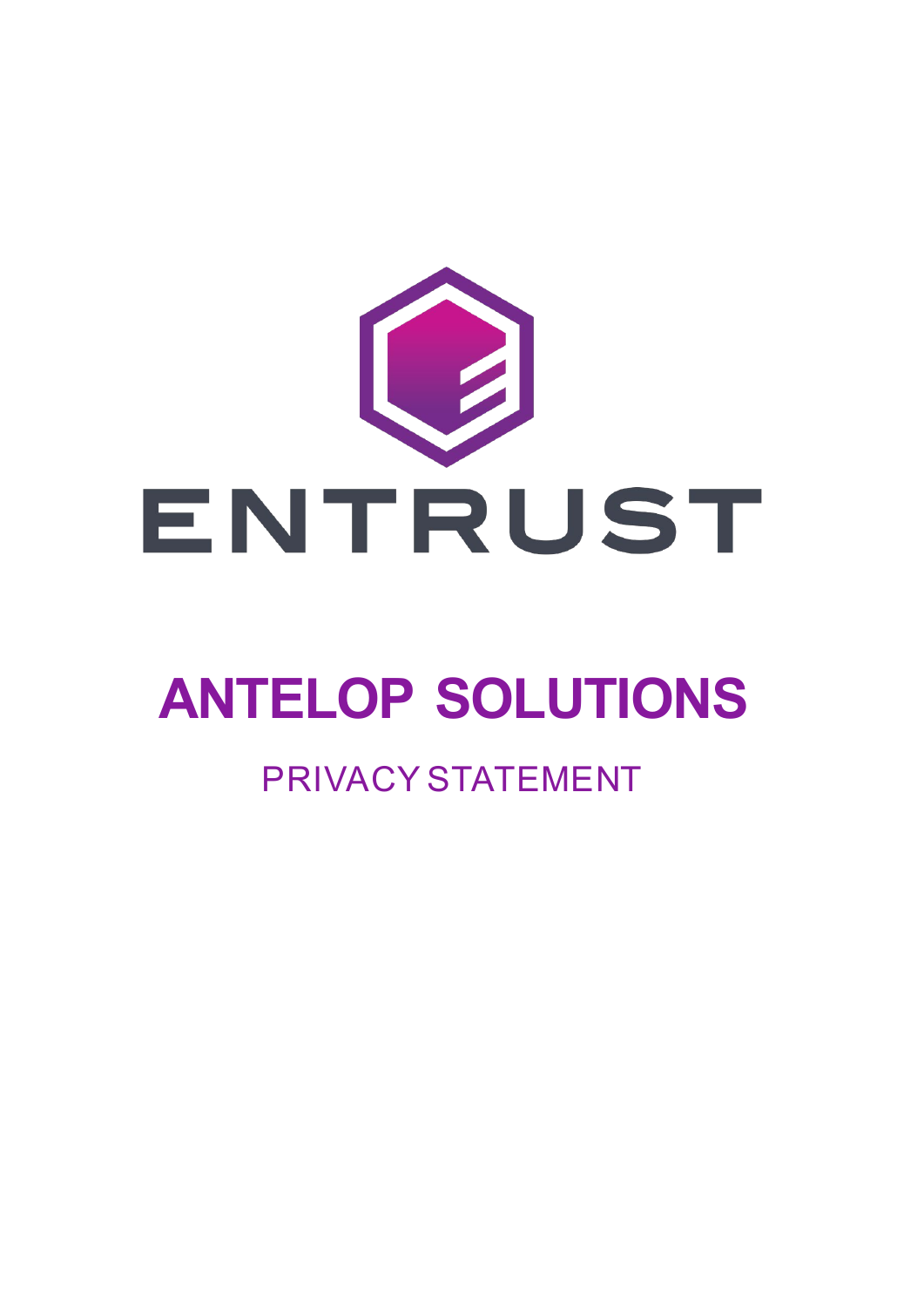

# **Contents**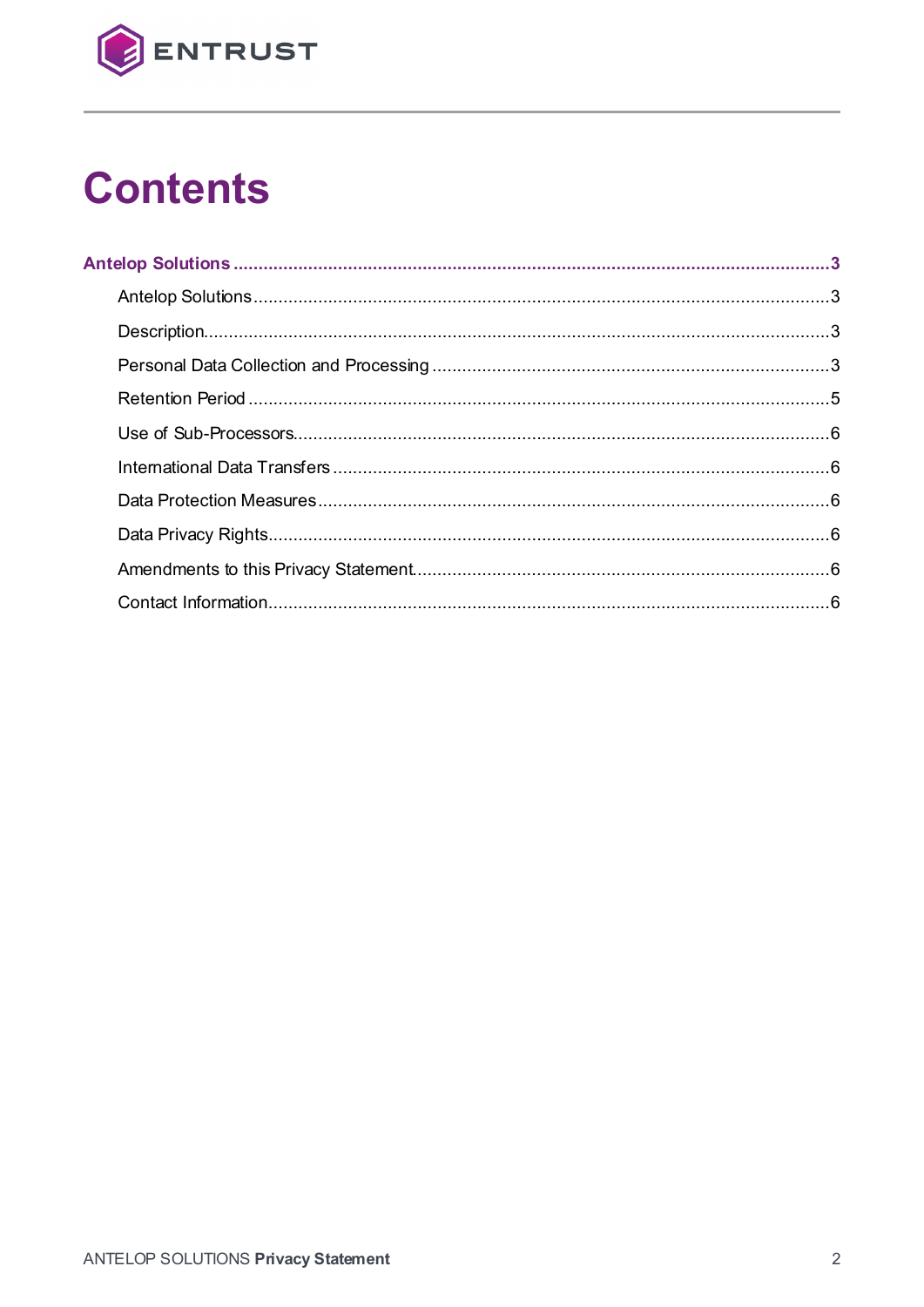

## **Antelop Solutions**

**Last Updated: December 14, 2021**

#### **Antelop Solutions**

This product privacy notice describes how Antelop Solutions collects and processes personal data pursuant to applicable data privacy laws.

#### **Description**

Antelop Solutions combines several different product offerings into a single SDK to provide a digital card solution to customers.

#### **Personal Data Collection and Processing**

| <b>Solution</b> | <b>Mandatory/</b><br><b>Optional</b> | <b>Personal Data Type</b>                                                 | <b>Purpose for Processing</b>                                                                                                                                                                                                  |
|-----------------|--------------------------------------|---------------------------------------------------------------------------|--------------------------------------------------------------------------------------------------------------------------------------------------------------------------------------------------------------------------------|
| All             | Mandatory                            | Username/log-in id; audit trails for back<br>office activities            | Customer employee's<br>data is processed in order<br>to manage their access to<br>Antelop Solutions' back-<br>office website.                                                                                                  |
| All             | Optional                             | First and last name                                                       | Customer employee's<br>data is processed in order<br>to manage their access to<br>the Antelop Solutions<br>back-office website. Name<br>of the users can be<br>replaced by ID in the<br>back-office interface upon<br>request. |
| <b>HCE</b>      | Mandatory                            | Card primary account number; mobile<br>advertising identifier (IDFA/AAID) | End user data is<br>processed only in order to<br>enable in-store card<br>payments using Antelop<br>Solutions mobile<br>applications and to give                                                                               |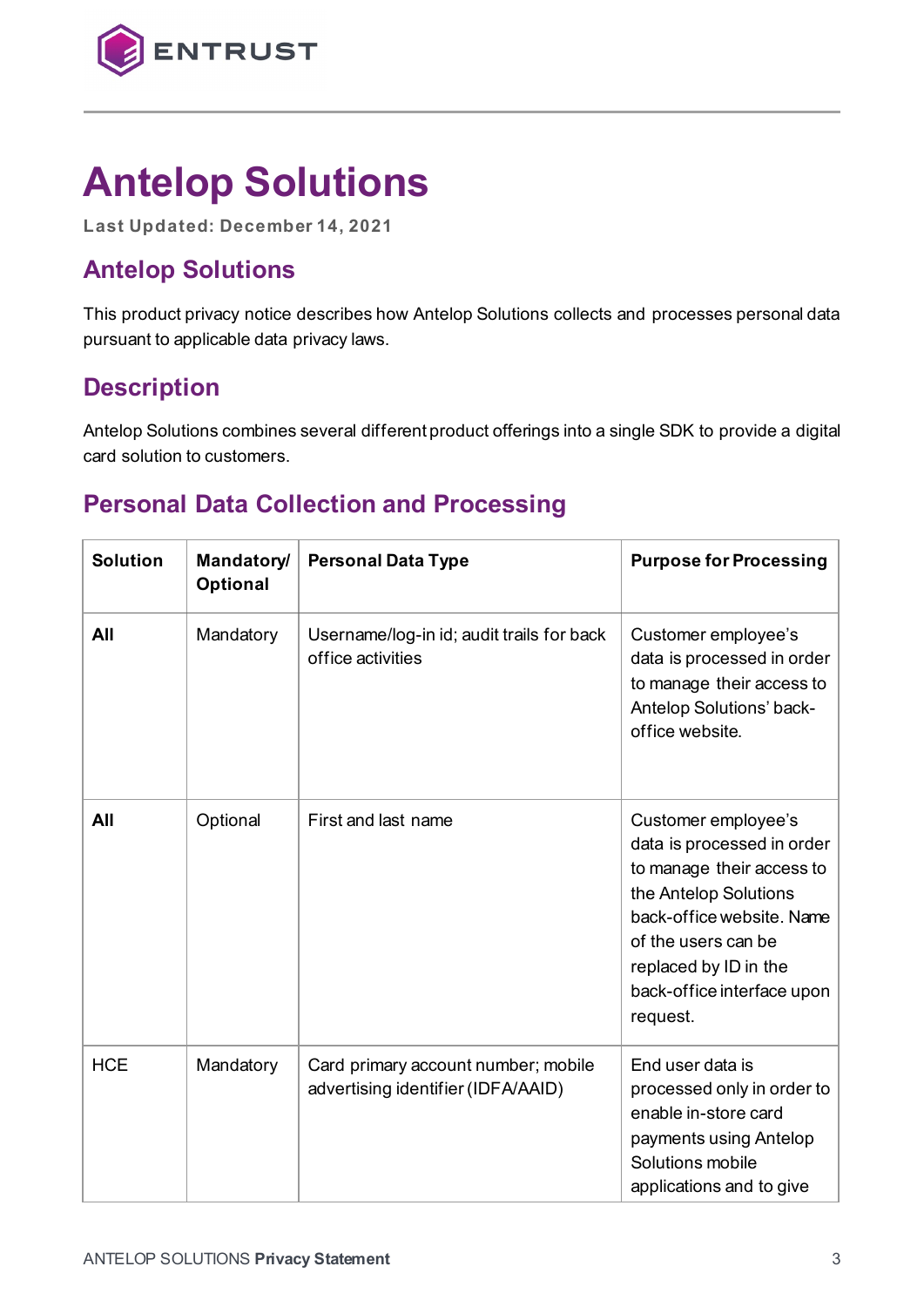

|                  |           |                             | customer and end users<br>access to their transaction<br>history.                                                                                                                                                     |
|------------------|-----------|-----------------------------|-----------------------------------------------------------------------------------------------------------------------------------------------------------------------------------------------------------------------|
| <b>HCE</b>       | Optional  | Cardholder phone number     | End user data is<br>processed only in order to<br>enable in-store card<br>payments using Antelop<br>Solutions mobile<br>applications and to give<br>customer and end users<br>access to their transaction<br>history. |
| <b>ITSP</b>      | Mandatory | Card primary account number | End user data is<br>processed only in order to<br>manage digitalization of<br>cards and digitalized card<br>lifecycle using Antelop<br>Solutions applications.                                                        |
| <b>ITSP</b>      | Optional  | Cardholder name             | End user data is<br>processed only in order to<br>manage digitalization of<br>cards and digitalized card<br>lifecycle using Antelop<br>Solutions mobile<br>applications.                                              |
| <b>TokenPush</b> | Mandatory | Card primary account number | End user data is<br>processed only in order to<br>enable push provisioning<br>of cards using Antelop<br>Solutions applications.                                                                                       |
| <b>TokenPush</b> | Optional  | Cardholder name             | End user data is<br>processed only in order to<br>enable push provisioning<br>of cards using Antelop<br>Solutions applications.                                                                                       |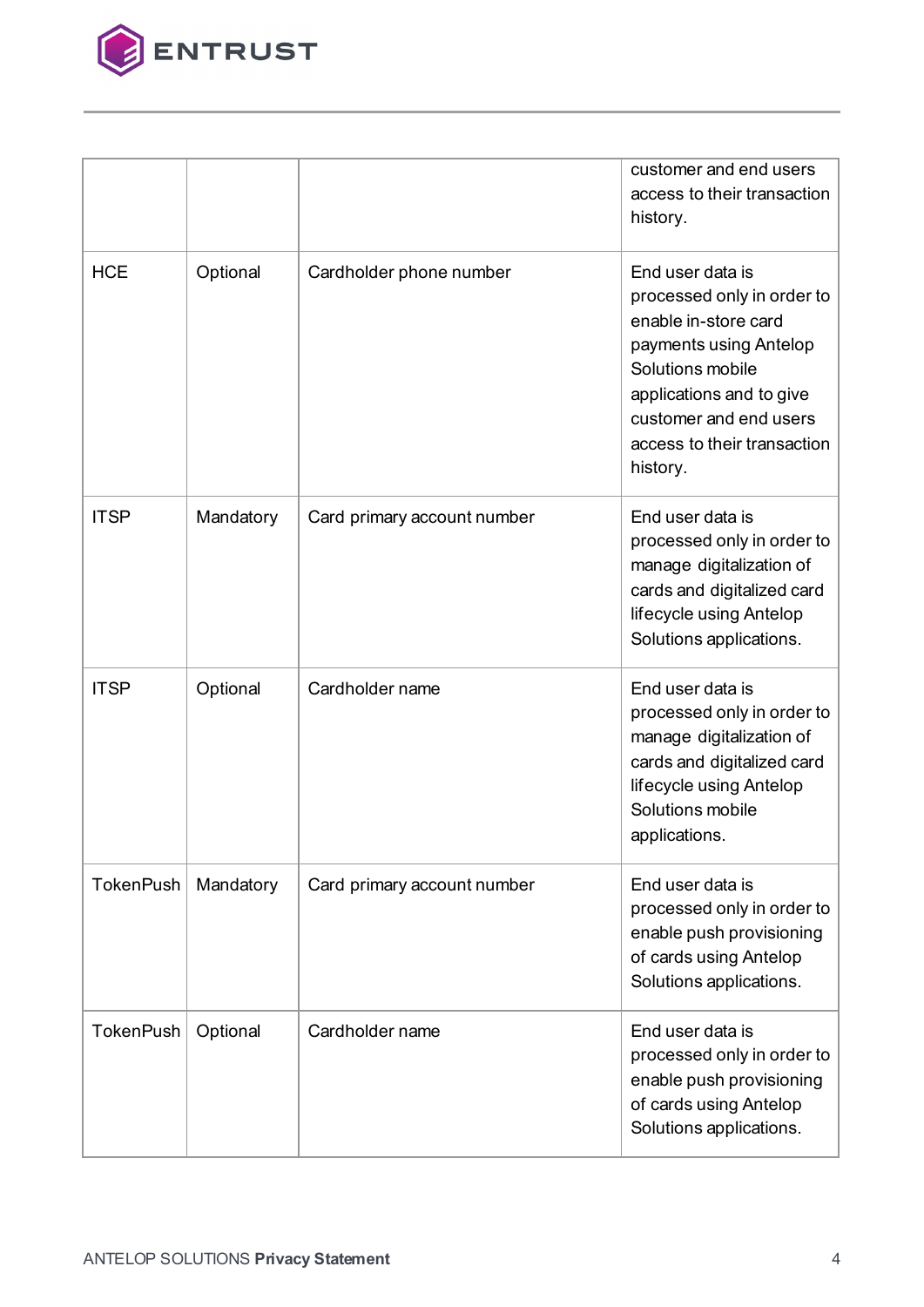

| <b>SCA</b>         | Mandatory | Mobile advertising identifier<br>(IDFA/AAID)                              | End user data is<br>processed only in order to<br>enable strong<br>authentication and secure<br>interface features using<br>Antelop Solutions mobile<br>applications.                                                                 |
|--------------------|-----------|---------------------------------------------------------------------------|---------------------------------------------------------------------------------------------------------------------------------------------------------------------------------------------------------------------------------------|
| <b>SCA</b>         | Optional  | Card primary account number;<br>cardholder phone number                   | End user data is<br>processed only in order to<br>enable strong<br>authenticiation and secure<br>interface features using<br><b>Antelop Solutions mobile</b><br>applications.                                                         |
| <b>DigitalCard</b> | Mandatory | Card primary account number; mobile<br>advertising identifier (IDFA/AAID) | End user data is<br>processed only in order to<br>enable in-store and e-<br>commerce card payments<br>using Antelop Solutions<br>mobile applications and to<br>give customer and end<br>users access to their<br>transaction history. |
| <b>DigitalCard</b> | Optional  | Cardholder name and phone number                                          | End user data is<br>processed only in order to<br>enable in-store and e-<br>commerce card payments<br>using Antelop Solutions<br>mobile applications and to<br>give customer and end<br>users access to their<br>transaction history. |

#### **Retention Period**

Personal data associated with the wallet and digitalized cards is retained until closure of the contract with the customer unless a different, explicit retention period is required by the customer and negotiated with Antelop Solutions.